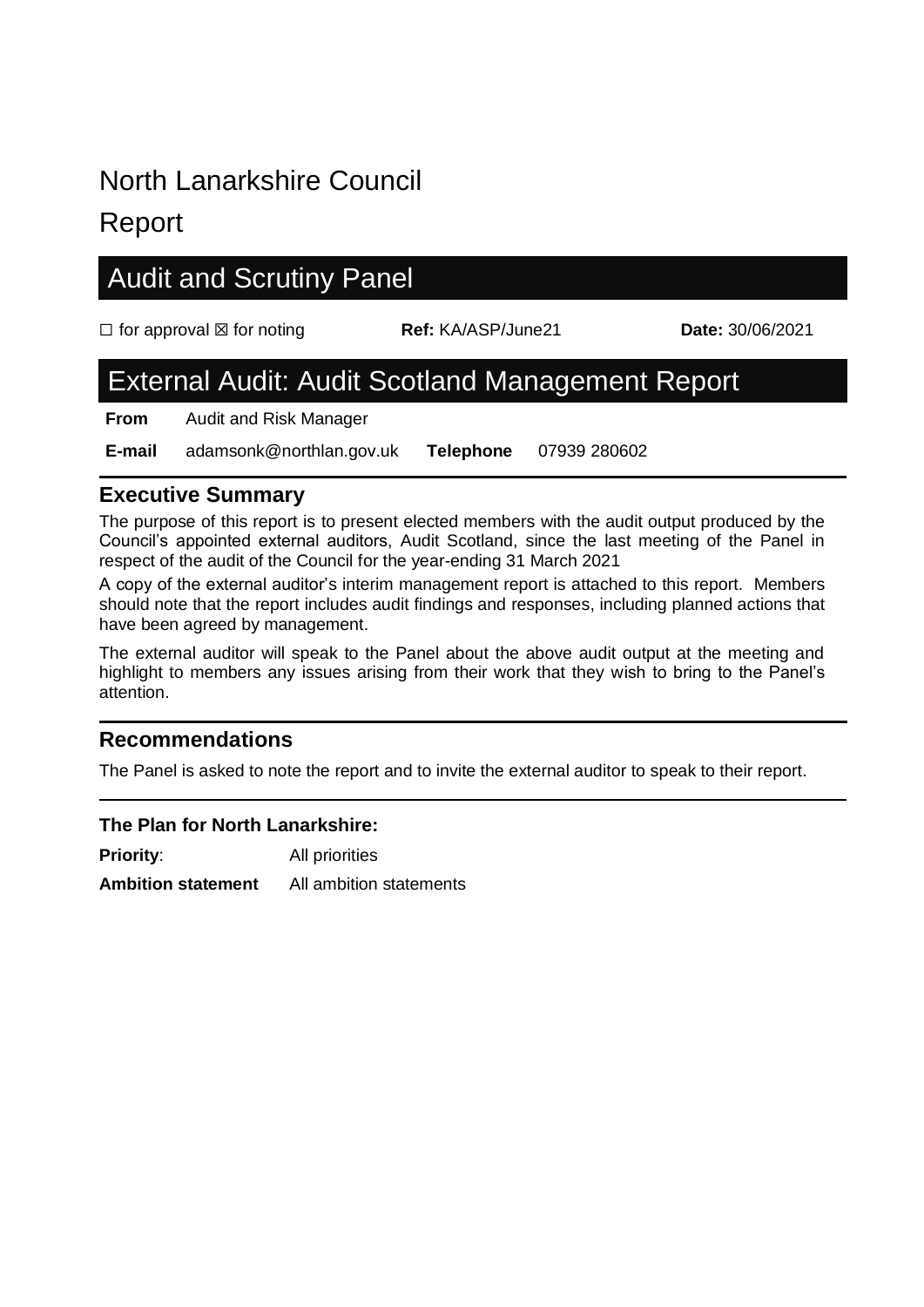#### **1. Background**

- 1.1 The Accounts Commission have appointed Audit Scotland as the Council's appointed external auditor for the five-year period from 2016-17.
- 1.2 The areas to be examined and expected outputs to be produced by the Council's external auditors are outlined each year in their annual planning document, which for the 2020-21 audit was presented to the Panel in March 2021.

#### **2. Report**

- 2.1 Auditing standards require external auditors to obtain an understanding of the accounting and internal control systems that exist within an audited body to allow them to plan the audit and develop an effective financial statements audit approach.
- 2.2 The attached external audit interim report presents the results of work undertaken by Audit Scotland on the Council's key accounting and financial systems as well as work to date on those wider audit dimensions covered by the public sector audit model. A further report, addressing all relevant audit issues arising from the annual audit, will be presented to the Panel in late-September.
- 2.3 Members should note that the report contains audit findings and responses, including any planned actions that have been agreed by management.
- 2.4 The external auditor will speak to the Panel about the above audit output at the meeting and highlight to members any issues arising from their work that they wish to bring to the Panel's attention.

#### **3 Public Sector Equality Duty and Fairer Scotland Duty**

#### **Fairer Scotland Duty**

There is no requirement to carry out a Fairer Scotland assessment in this instance.

#### **Equality Impact Assessment**

There is no requirement to carry out an equality impact assessment in this instance.

#### **4. Impact**

| <b>Financial impact</b>            | None identified |
|------------------------------------|-----------------|
| HR policy/Legislative impact       | None identified |
| <b>Technology / Digital impact</b> | None identified |
| <b>Environmental impact</b>        | None identified |
| <b>Communications impact</b>       | None identified |
| <b>Risk impact</b>                 | None identified |

#### **5. Measures of success**

- 5.1 The Council is committed to delivering effective and efficient financial reporting and high standards of financial management and corporate governance which underpin the delivery of Council services and the achievement of planned outcomes and corporate priorities.
- 5.2 Both Internal and External Audit report to the Audit and Scrutiny Panel on their assessment of the adequacy and effectiveness of the Council's financial management and corporate governance arrangements.

#### **6. Supporting documents**

**Appendix 1** – Audit Scotland Management Report.

**Ken Adamson, Audit and Risk Manager**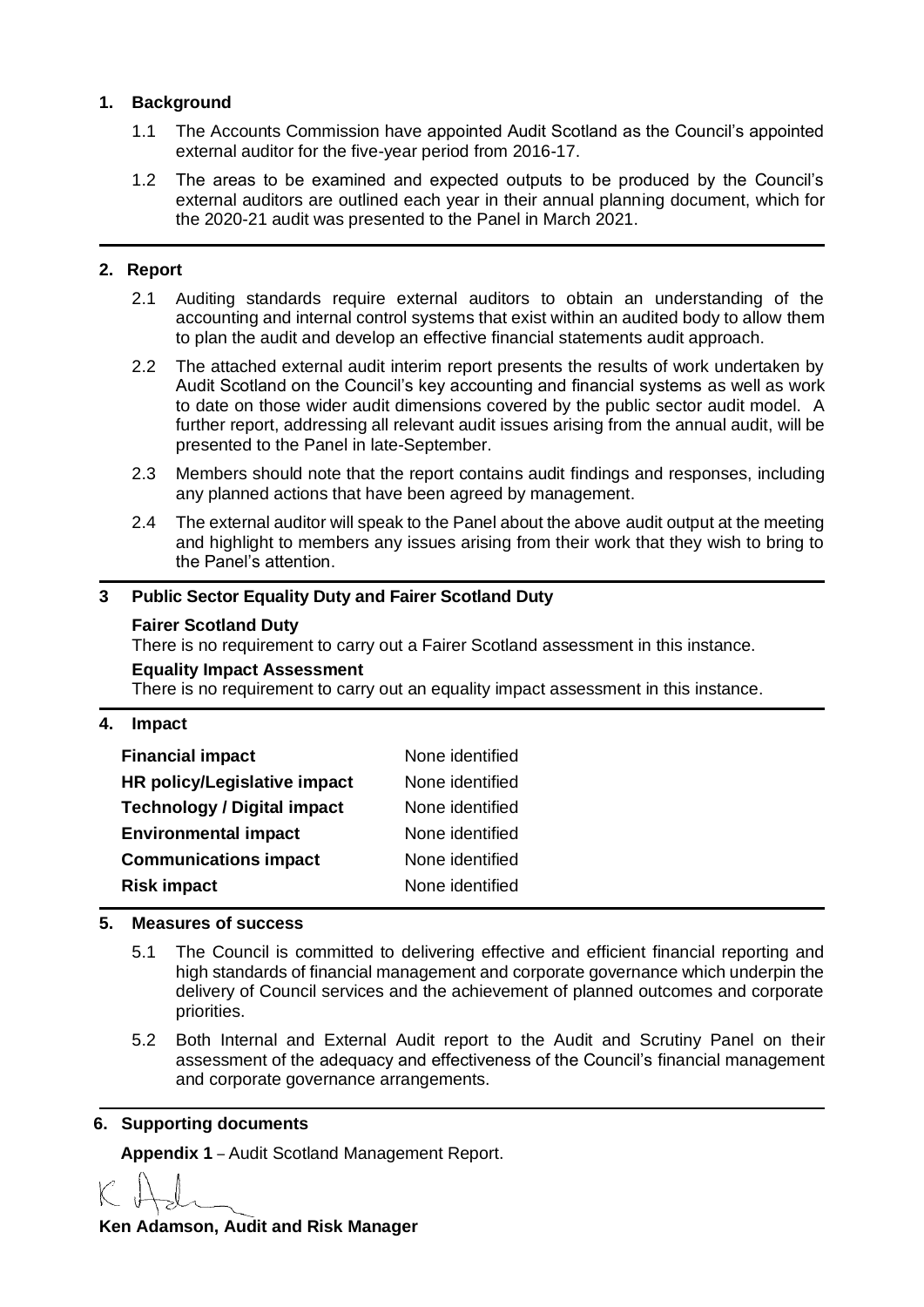# **North Lanarkshire Council**

## **Management Report 2020/21**





**Prepared for North Lanarkshire Council June 2021**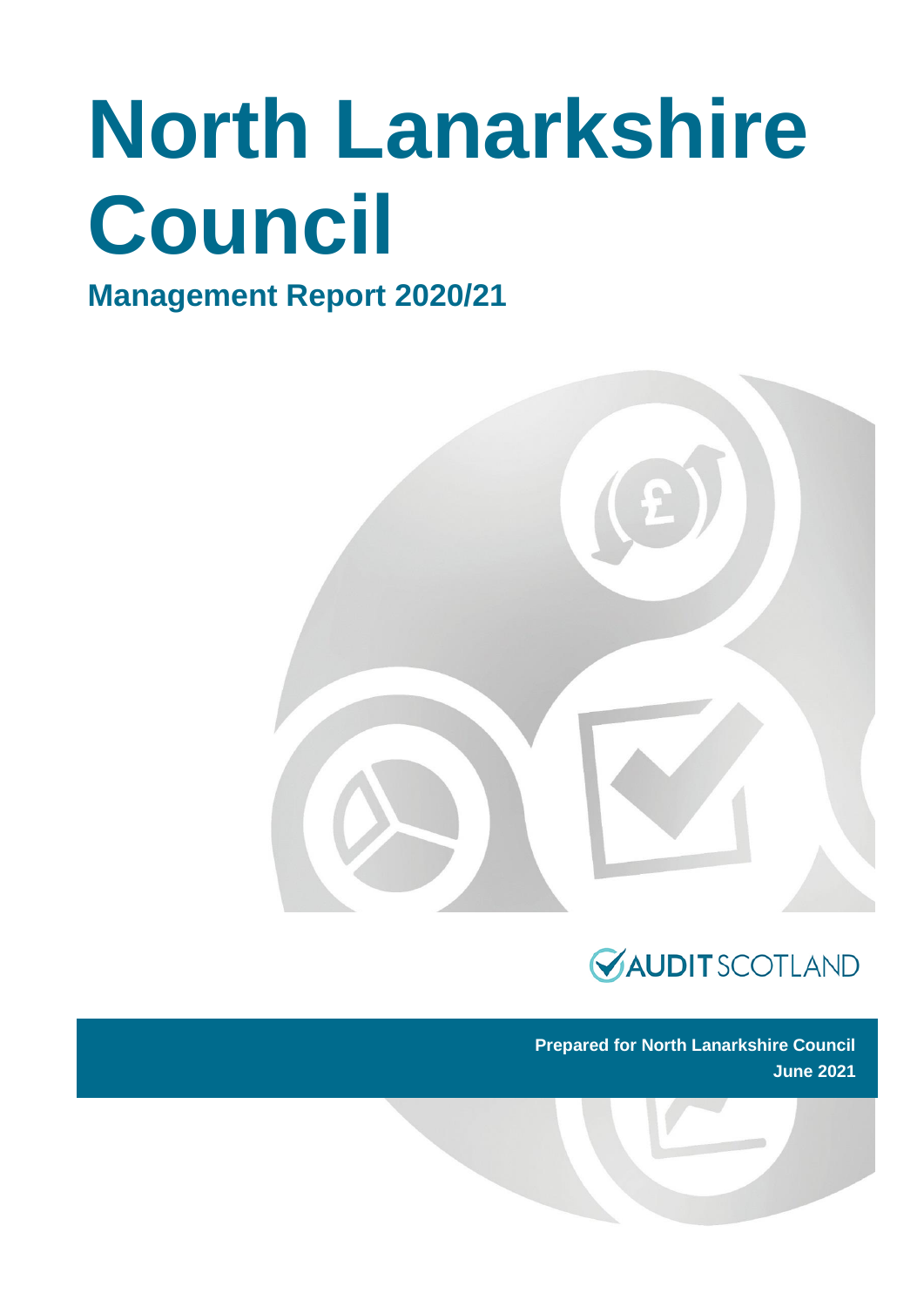## **Who we are**

The Auditor General, the Accounts Commission and Audit Scotland work together to deliver public audit in Scotland:

- The Auditor General is an independent crown appointment, made on the recommendation of the Scottish Parliament, to audit the Scottish Government, NHS and other bodies and report to Parliament on their financial health and performance.
- The Accounts Commission is an independent public body appointed by Scottish ministers to hold local government to account. The Controller of Audit is an independent post established by statute, with powers to report directly to the Commission on the audit of local government.
- Audit Scotland is governed by a board, consisting of the Auditor General, the chair of the Accounts Commission, a non – executive board chair, and two non – executive members appointed by the Scottish Commission for Public Audit, a commission of the Scottish Parliament.



### **About us**

Our vision is to be a world-class audit organisation that improves the use of public money.

Through our work for the Auditor General and the Accounts Commission, we provide independent assurance to the people of Scotland that public money is spent properly and provides value. We aim to achieve this by:

- carrying out relevant and timely audits of the way the public sector manages and spends money
- reporting our findings and conclusions in public
- identifying risks, making clear and relevant recommendations.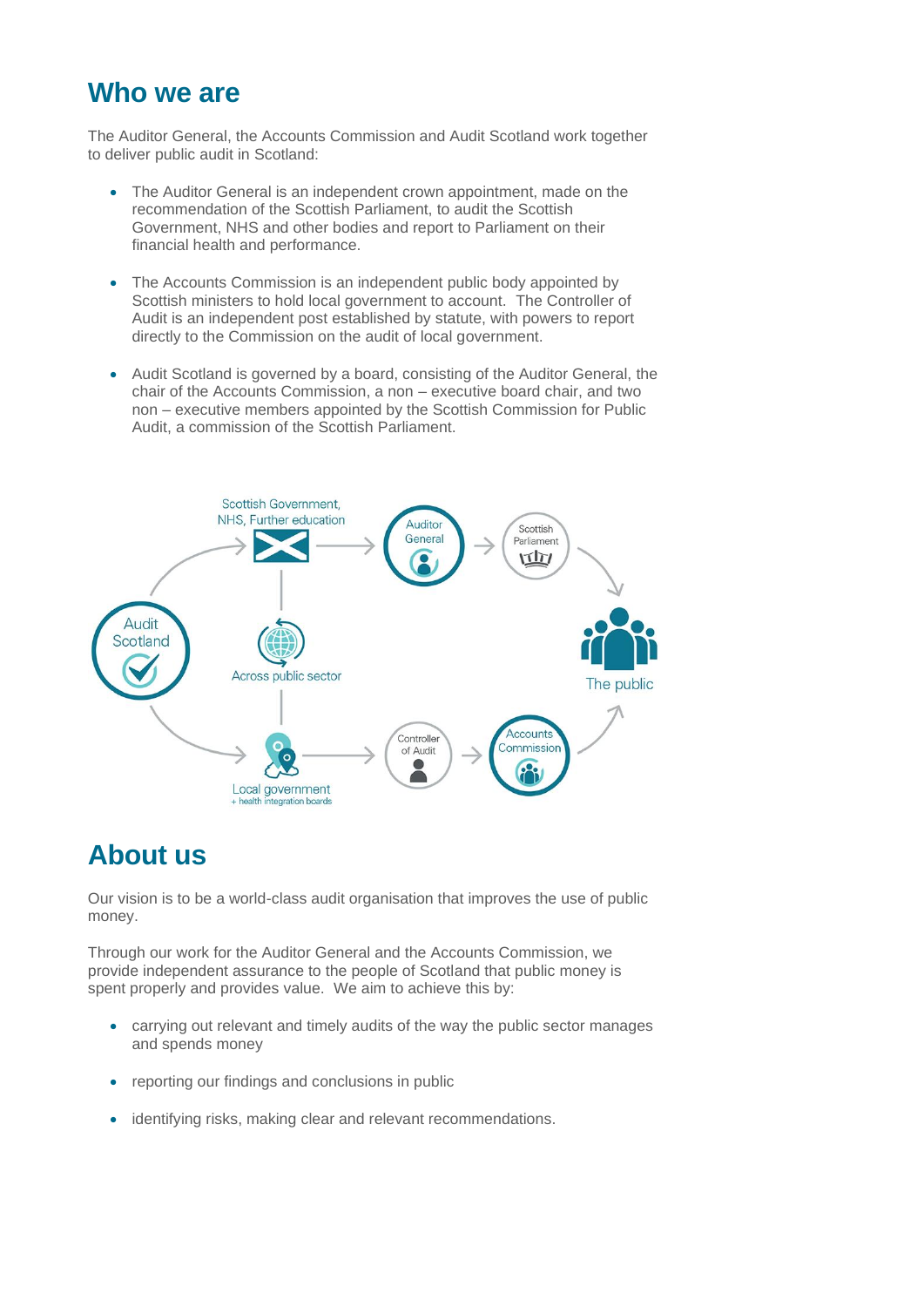## **Contents**

| <b>Audit findings</b>                    | 4  |
|------------------------------------------|----|
| Introduction                             | 4  |
| Conclusion                               | 5  |
| Internal control systems and action plan | 5  |
| <b>Financial Management</b>              | 8  |
| Best Value Follow Up                     | 10 |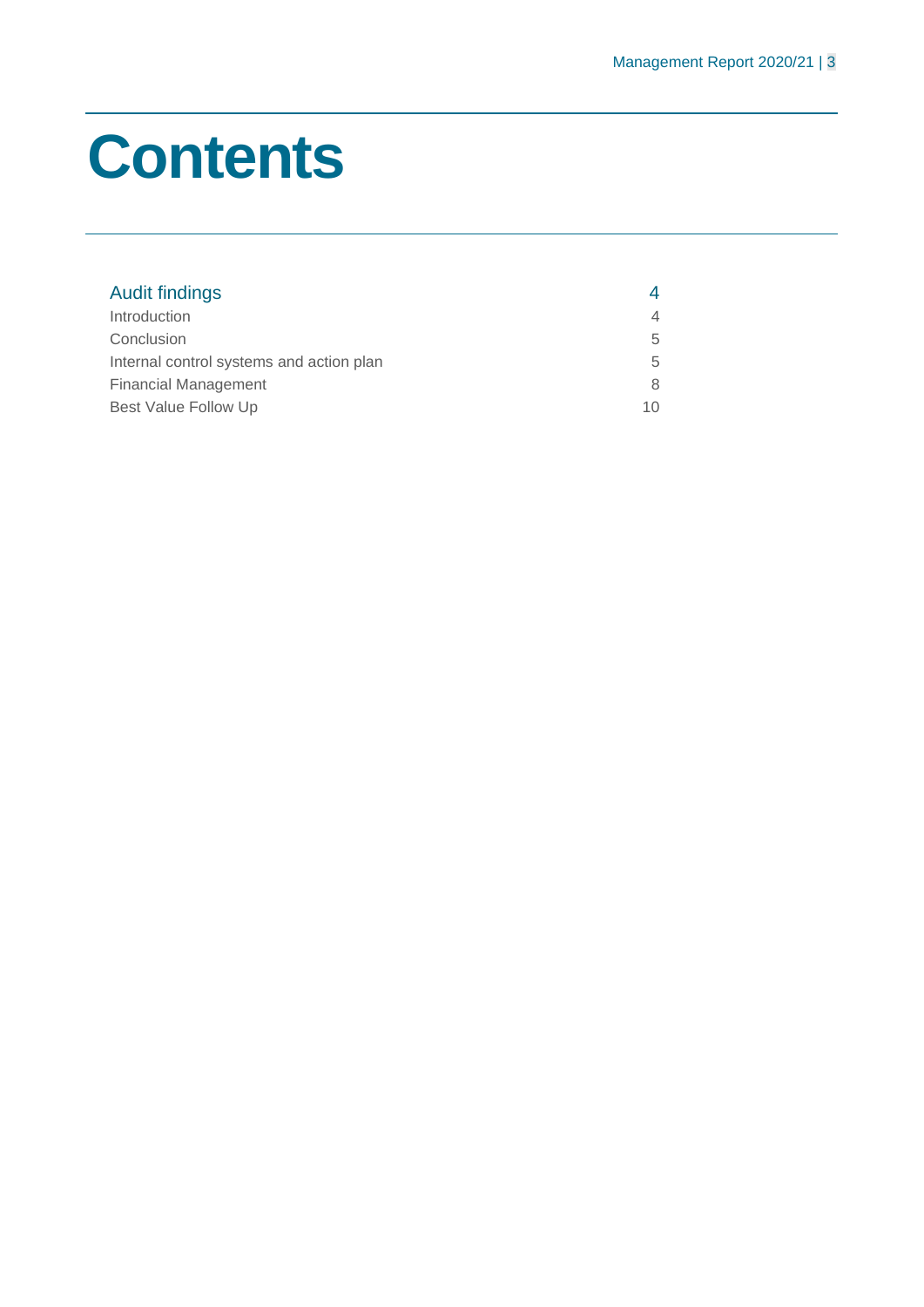## **Audit findings**

#### **Introduction**

**1.** This report contains a summary of the key findings from our interim audit work at North Lanarkshire Council. Auditing standards require external auditors to obtain an understanding of the accounting and internal control systems that exist within the audited body to allow us to plan and develop an effective audit approach for the annual accounts. They also require us to work closely with internal audit to make best use of the available resources and avoid duplication of effort.

- **2.** This is reflected in our responsibilities under the *[Code of Audit Practice](http://www.audit-scotland.gov.uk/report/code-of-audit-practice-2016)* which requires us to gain assurance that the audited body:
	- has systems of recording and processing transactions which provide a sound basis for the preparation of the financial statements
	- has systems of internal control which provide an adequate means of preventing and detecting error, fraud or corruption
	- complies with established policies, procedures, laws and regulations.

**3.** In addition, we carried out work on the audit dimensions, as required by the *[Code of Audit Practice](http://www.audit-scotland.gov.uk/report/code-of-audit-practice-2016)*, which can be found in [Exhibit 1.](#page-5-0) Further work on these areas will be included in our annual audit report.

<span id="page-5-0"></span>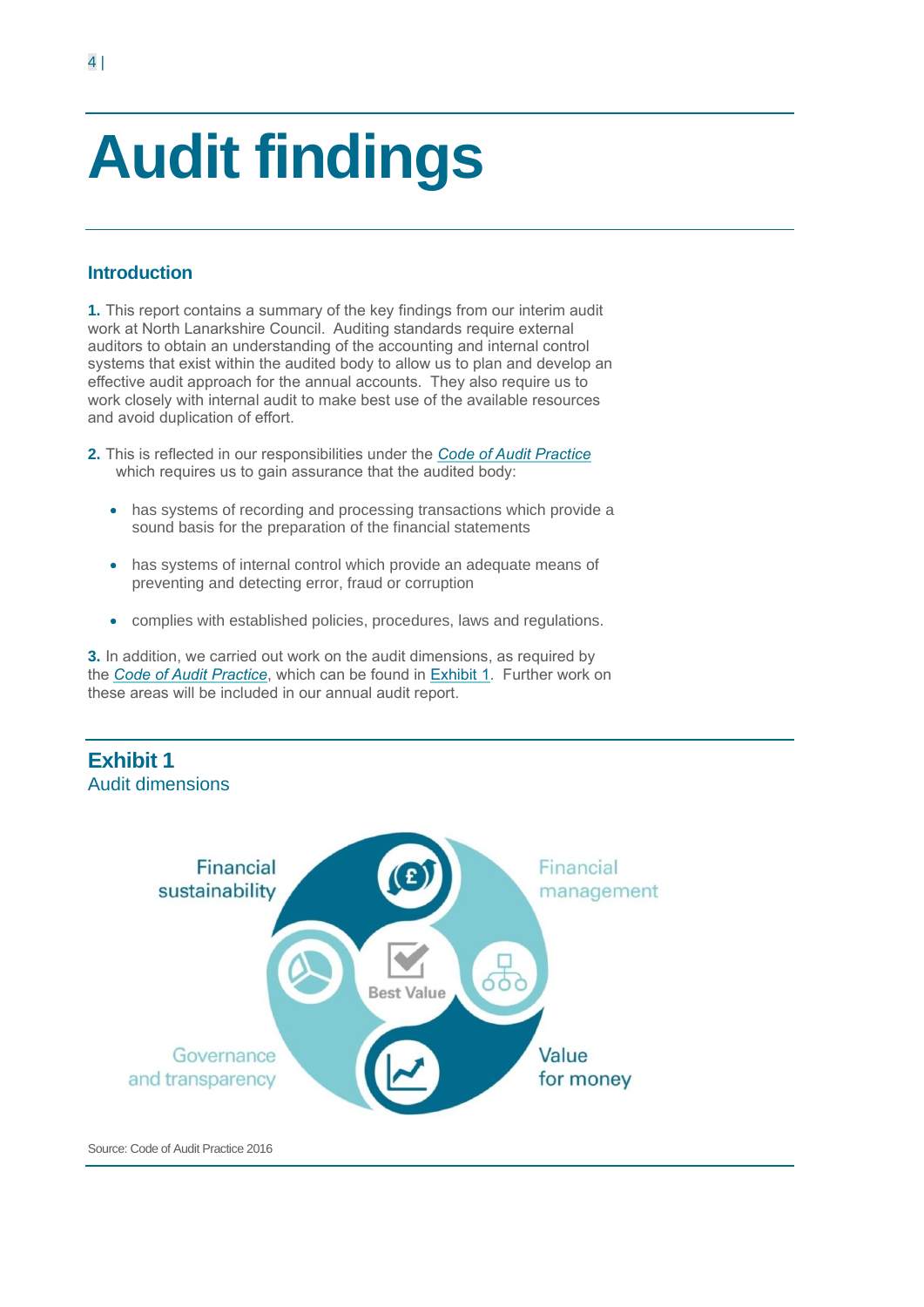**4.** Scotland's public services are under exceptional pressure due to the Covid-19 pandemic. Our approach to audit during these circumstances will be pragmatic, flexible and consistent. We have issued a paper, [COVID](https://www.audit-scotland.gov.uk/report/covid-19-what-it-means-for-public-audit-in-scotland) 19: What it means for public audit in [Scotland,](https://www.audit-scotland.gov.uk/report/covid-19-what-it-means-for-public-audit-in-scotland) setting out the principles of Audit Scotland's approach to our financial and performance audit programmes. It also outlines our plans for assessing the impact of Covid-19 on public bodies and reviewing the Scottish public sector's response to the pandemic.

#### **Conclusion**

**5.** We identified some financial control weaknesses as summarised in [Exhibit 2,](#page-7-0) where we will need to carry out additional work to enable us to obtain the required assurance for our audit of the annual accounts.

**6.** The weaknesses identified represent those that have come to our attention during our normal audit work and therefore are not necessarily all the weaknesses that may exist. It is the responsibility of management to decide on the extent of the internal control system appropriate to North Lanarkshire Council.

**7.** All our outputs and any matters of public interest will be published on our website: [www.audit-scotland.gov.uk.](file://///Profile-01/publications/MacBackups/Work%20in%20Progress/ASG%20word%20template%20review/Controls%20report%20template/www.audit-scotland.gov.uk)

**8.** The contents of this report have been discussed with relevant officers to confirm factual accuracy. The co-operation and assistance we received during our audit is gratefully acknowledged.

#### **Internal control systems and action plan**

**9.** In accordance with *ISA 330: the auditor's response to assessed risk*, our audit approach allows us to take a three-year cyclical approach to controls testing. This approach enables us to place reliance on previous years' audit work once we have confirmed that the control environment and operation remain unchanged and no significant weaknesses exist.

**10.** Our 2020/21 testing covered key controls in a number of areas including budget monitoring, payroll controls (including second officer checks and exception reporting), segregation of duties over journals, second officer checks over new suppliers and invoices, controls over changes to housing rents standing data, and IT access. Additionally, our testing covered key areas for preventing and detecting fraud including the issuing of credit notes and the awarding of discretionary discounts for non-domestic rates and council tax. We also assessed the financial controls within social work services for self-directed support, independent homecare and independent care homes which supports the assurances required for the audit of the North Lanarkshire Integration Joint Board.



**11.** Prior to completing our controls testing work, we reviewed each of the main financial systems in line with *ISA 315: understanding the entity and its environment*.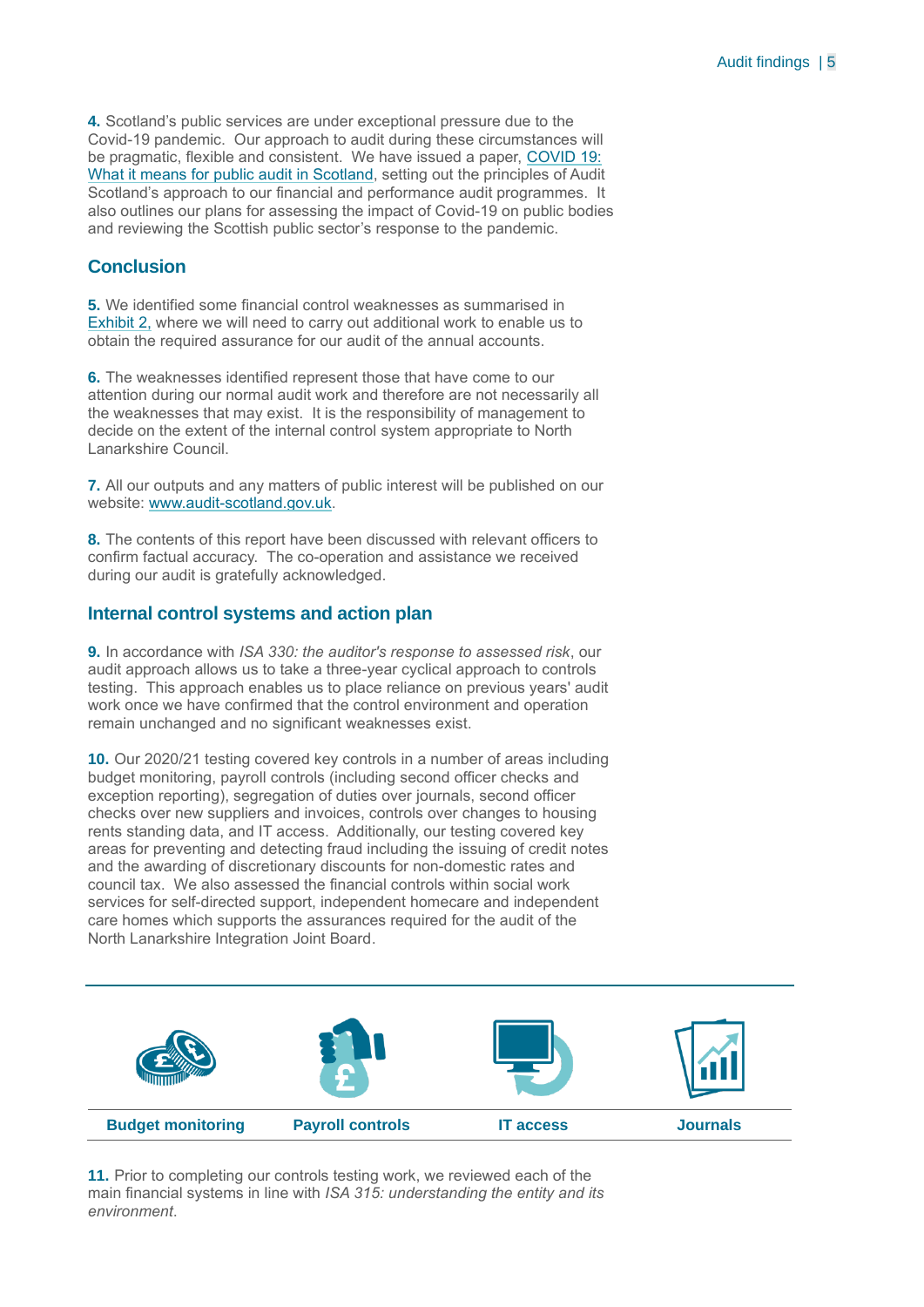**12.** Our 2019/20 audit highlighted the introduction of the OpenPortal system for council tax, business rates and benefits. Initially the uptake for the system was higher than anticipated and had an impact on council resources, as each new registration requires a full check on personal details. Since its implementation, only a small proportion of council tax accounts have signed up for e-billing (7,800 out of 150,000). The council had planned to use resources to advertise the system, however as a result of Covid-19 these resources were diverted to maintaining core services. The council intends to increase the take up of e-billing and accelerate customers making use of the OpenPortal system.

**13.** In 2020/21 the council received and administered significant funding to support individuals and businesses impacted by the Covid-19 pandemic. We are also carrying out a review of the controls put in place by the council to administer the most significant Covid-19 grants and carrying out testing to confirm the existence and operation of these controls. This work is nearing completion and we will report on this in our Annual Audit Report.

**14.** The key control risks identified during the interim audit are detailed in [Exhibit 2.](#page-7-0) These findings impact on our approach to the financial statements audit as detailed in the final column.

#### <span id="page-7-0"></span>**Exhibit 2**

#### Key findings and action plan 2020/21

| <b>Audit Finding</b> |  |
|----------------------|--|
|----------------------|--|

#### **Management response**

#### **1 User access**

Each financial system has controls in place for staff to gain appropriate access. There are also processes in place to monitor user access through annual or bi-annual reviews. For each of the financial systems reviewed, with the exception of e-Financials, these reviews did not take place in 2020/21. However, Internal Audit's review of general ledger controls found the documentation for the e-Financials review to be incomplete and an exercise is underway to follow up on any documentation outstanding. We also note that for the iTrent system there was a review of dormant users during the year.

**There is a risk that individuals may have inappropriate access to systems.** 

#### *The Revenues and Benefits bi-annual User Review was delayed due to the impact of Covid 19 on Service Delivery. The potential increased risk of inappropriate access was for a limited period only with the full User Review programme re-initiated in May 2021 with the overall process due to be fully completed by quarter three.*

*Responsible Officer: Paul Doherty*

*December 2021*

#### **Additional procedures**

We will substantively test a sample of users to ensure that access permissions are appropriate.

#### **2 Payroll - validation checks**

We reported last year that employee validation checks are now carried out by payroll across all council services. However, this process is still considered incomplete as it does not require positive confirmation that the employee listing is correct. We note that positive confirmation was implemented for the Education service *Positive validation reports have been implemented for Education and Families and this exercise will be repeated on a yearly basis.*

*Positive validation for all other services will be undertaken in July 2021 and yearly thereafter.*

We will substantively test a sample of paid employees to ensure they exist as current employees through confirmation to other records.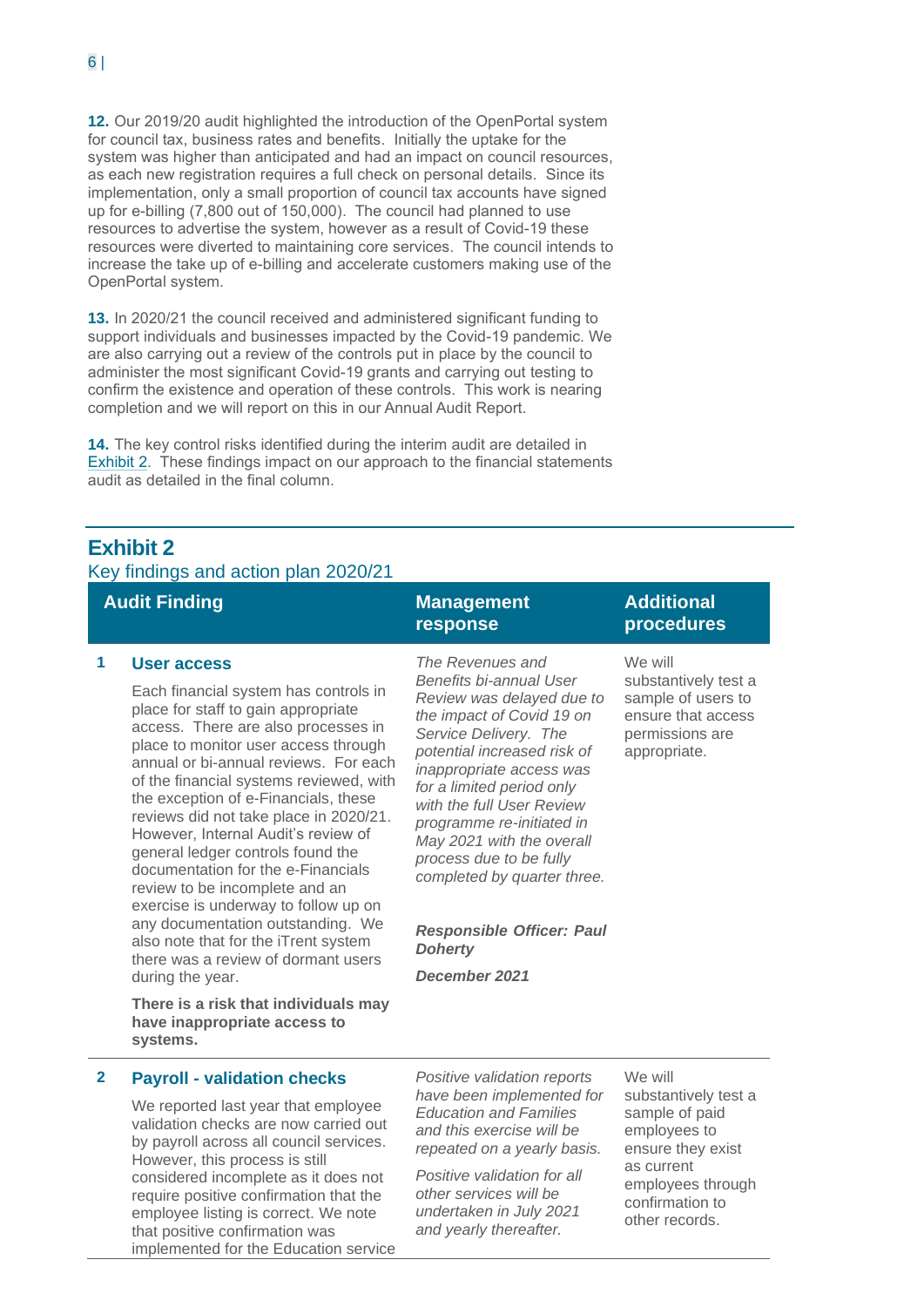#### **Audit Finding Management Construction Audit Finding Management**

## **response**

**Additional procedures**

towards the end of 2020/21 and has been rolled out to all council services from May 2021.

**There is the risk that the absence of a periodic validation of all staff through positive confirmation of employment staff remain on the payroll after they have left employment**.

*Responsible Officer: Jennifer Hardy, Employee Service Centre Manager July 2021*

#### **3 Council Tax and Non Domestic Rates - Second officer checks**

Officers in the revenues team carry out spot checks over reliefs and discounts awarded and annual reviews of existing discounts and reliefs. Due to the additional workload on the revenues team as a result of the Covid-19 pandemic and administering the business grants, these second officer checks were paused in 2020/21.

**There is a risk that people are in receipt of reliefs and discounts for council tax and non domestic rates who are no longer entitled or not eligible.** 

#### **4 Non Current Asset Valuation**

The council operates a five-year rolling programme of reviews for whole asset classes with no indexation applied in the intervening years.

The revaluation of education properties in 2018/19 demonstrated an increase in net book value for this category of 25-30% since the previous valuation. Therefore, in each intervening year the estimated value of education properties could become increasingly inaccurate. As it is now two years since the last revaluation of education property, this estimation error could be 10-12%.

The council should revise its processes to include intervening indexation to ensure asset values are more accurate.

Site visits, which normally are undertaken as part of the valuation exercise, are currently suspended due to Covid-19 restrictions. This could affect assessments of obsolescence,

*Second officer checks for reliefs and discounts were temporarily suspended for Council Tax and NDR in order to alleviate the strain on service delivery as a result of COVID-19. It was acknowledged that this increased the potential risk of error in this area however this was for a limited period only. The Council Tax and NDR second officer checking process re-commenced from April 2021.*

#### *Responsible Officer: Paul Doherty*

#### *Complete*

*Financial Solutions enters into a service level agreement with the Council's Asset and Procurement (Property Services) team to carry out the five-year rolling programme of reviews for whole asset classes and therefore will discuss the proposals with them as this would require a change to the terms of the engagement and will also seek their opinion on the appropriateness of the indexation approach recommended, including any RCIS or industry guidance.* 

#### *Responsible Officer: Elaine Kemp*

*March 2022*

We will review management controls over the valuation process at the year end, the reasonableness of any valuation estimate, and the council's process of impairment review.

We will substantively test an extended sample of reliefs and discounts awarded for council tax and nondomestic rates.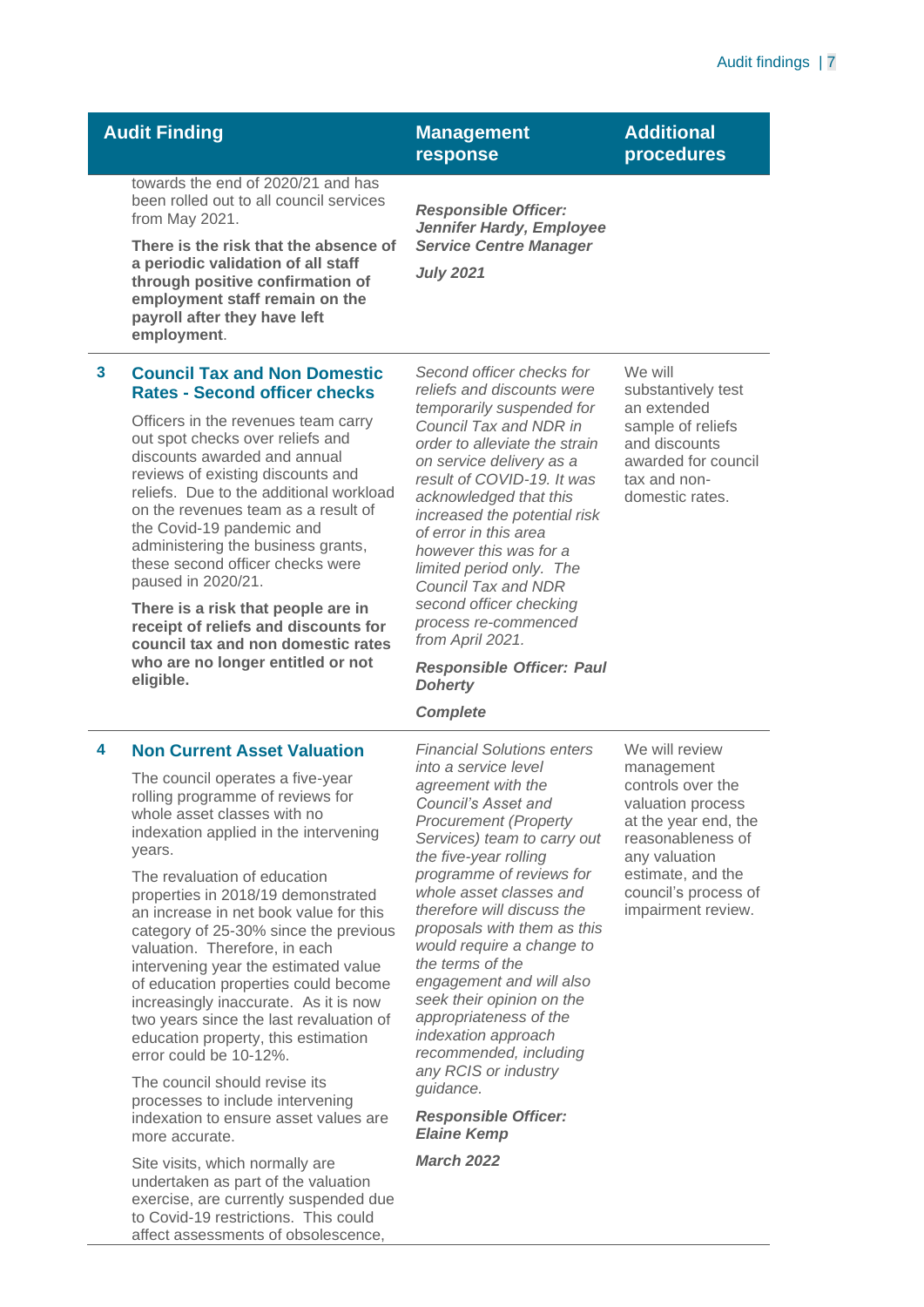| <b>Audit Finding</b>                                                                                                | <b>Management</b><br>response | <b>Additional</b><br>procedures |
|---------------------------------------------------------------------------------------------------------------------|-------------------------------|---------------------------------|
| and management impairment reviews<br>are therefore increasingly important.                                          |                               |                                 |
| There is a risk that asset values, in<br>particular education assets, in the<br>accounts are materially inaccurate. |                               |                                 |

#### **Financial Management**

#### **The Budget Recovery Group was set up to closely monitor the financial position throughout the year**

**15.** The council effectively monitors the budget position through the year. Typically this is through monthly budget monitoring reports to the Corporate Management Team and quarterly reports taken to the Finance and Resources Committee. As a result of the significant financial impact of Covid-19 and the timing of committee meetings, financial monitoring reports were not presented to every monthly CMT meeting. Rather, the council introduced additional financial controls and governance arrangements through specific finance reports to the full Council and the Policy and Strategy Committee as required and more detailed monitoring took place through the Budget Group. This was to ensure finances were monitored more closely in 2020/21, given the additional complexities and uncertainties arising from Covid-19, and to respond promptly to emerging issues.

**16.** The Budget Group was set up during 2020/21 and is made up of Executive Directors and chaired by the Section 95 Officer. The group was established to focus on setting actions on future savings plans to address budget gaps forecast for 2021/22 and 2022/23 and to brief members in relation to savings requirements for these years. The group also had a focus on the current financial year, specifically the 2020/21 financial position and the impact of Covid-19, ensuring that the cost of the pandemic to the council was captured, reported and appropriate management action taken.

**17.** Financial forecasting is an embedded part of management and reporting. From our review of budget monitoring reports we concluded that they provided an overall picture of the budget position at service level. The reports forecast the outturn position for the year and include good narrative explanations for significant variances against budget. This allows both members and officers to carry out effective scrutiny of the council's finances.

**18.** Details of how the year end outturn position was forecasted throughout 2020/21 is included in Exhibit 3. The latest available monitoring report, to period 12 shows a forecasted year end outturn. The provisional outturn position is due to be presented to the CMT.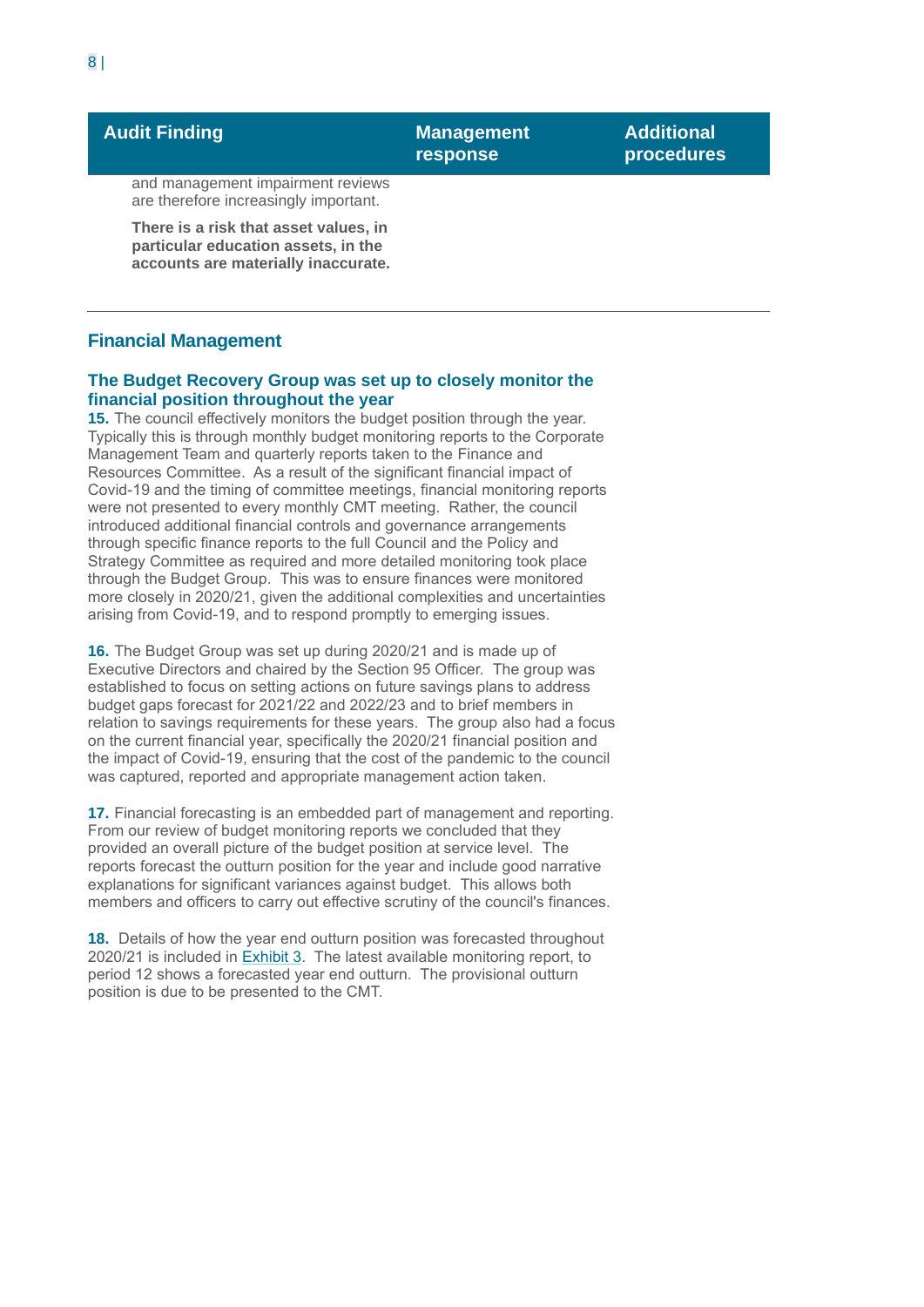#### **Exhibit 3**



Summary of outturn reporting of the projected year end surplus during 2020/21

#### **The council is forecasting a provisional year end surplus**

**19.** The council approved a General Fund Revenue Budget of £780 million in March 2021. This has since been increased by £73 million to £853 million as a result of a number of Covid-19 related funding streams being confirmed. As at May 2021, the council is forecasting a surplus of £7.9 million (Exhibit 3). The council has separated this into £6.5 million in relation to Covid-19 and £1.4 million forecast outturn for non Covid-19 expenditure.

**20.** The council is forecasting additional costs, in 2020/21, of £52.5 million as a result of the Covid-19 pandemic. This is offset by £77 million of additional grant income and £3 million of the council's Covid-19 contingency fund. The council forecasts carrying forward £22 million for costs relating to Covid-19 into 2021/22.

**21.** The council does not plan to use any of the fiscal flexibilities offered by the Scottish Government in 2020/21.

**22.** At a service level, Enterprise and Communities service is forecasting an overspend of £7.7 million, largely due to reduced income from

- planning and building standards fees
- school meals
- North Lanarkshire Industries
- special uplifts
- **letting**
- parking and other roads income.

**23.** The Chief Executive service is projecting an overspend of £2.4 million. This largely relates to the non-achievement of savings, and income underrecovery across a number of income generating activities. The remaining services are forecasting underspends or are on-budget with their provisional outturns.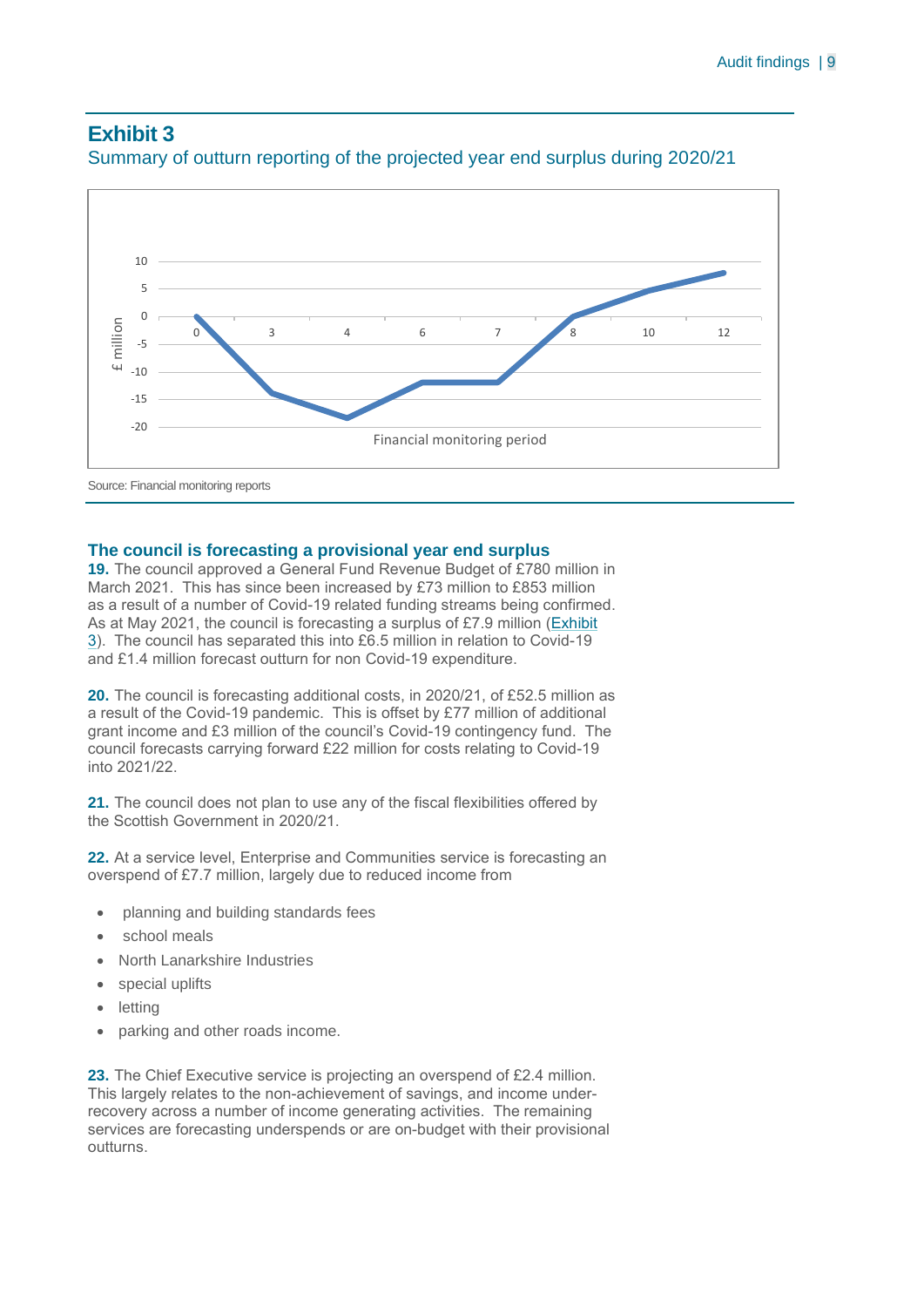**24.** Expenditure from earmarked reserves is not included in the £7.9 million provisional outturn. These are monitored and reported separately. The financial statements at the year-end will include this expenditure and therefore this would produce a lower "in-year" surplus than the basis used for reporting in budget monitoring reports.

#### **Best Value Follow Up**

**25.** Best Value is assessed over the five-year audit appointment, as part of the annual audit work. Last year we carried out a follow up review on the council's progress against each of the recommendations made in the [Best](https://www.audit-scotland.gov.uk/uploads/docs/report/2019/bv_190523_north_lanarkshire.pdf)  [Value Assurance Report](https://www.audit-scotland.gov.uk/uploads/docs/report/2019/bv_190523_north_lanarkshire.pdf) published in May 2019. For 2020/21, we have selected a sample of four of these recommendations and carried out a further review on progress.

**26.** At its meeting in June 2019 the council agreed the recommendations within the Best Value Assurance Report. Progress on the eight recommendations was reported to the Policy and Strategy committee in September 2019 and March 2020. The recommendations have been mapped to the council's Programme of Work which underpins the overarching Plan for North Lanarkshire vision. Progress on the recommendations is tracked through the various updates on the Programme of Work which go to committee.

**27.** We have considered the council's progress against the sampled recommendations in Exhibit 5. We recognise that the Covid-19 pandemic has impacted progress in several areas. However, the council has continued to make good progress in addressing the recommendations in the Best Value Assurance Report.

#### **Exhibit 5** Progress Update on Best Value Recommendations

#### **BVAR Recommendation Summary of progress**

Revised strategies, policies and plans should be developed to deliver the programme of work that underpins the council's ambitious vision, based on its five priorities.

The Covid-19 pandemic has impacted on the council's usual activity of maintaining the strategic frameworks which support the Plan for North Lanarkshire and the Programme of Work and ensure good governance. However, updates to members show a clear commitment to realign these frameworks to the Plan and Programme of Work given the impact of Covid-19 on the council's operations.

28 of the 31 policies and strategies included in the Strategic Policy Framework have now been updated and approved since the approval of the Framework in 2018. The council has created a section of the website which holds all strategies, policies and plans (including subpolicies which support higher level strategies). We selected a small sample of strategies/ plans from this section of the website. Of the five sampled, two were currently under review in line with their cycle of review and the others were up to date and available on the website. Our work found that two strategies (outwith our sample), which had recently been reviewed, had not yet been uploaded to the website.

We are satisfied that the council has a robust process in place to ensure policies and strategies are kept up to date and regularly reviewed to ensure they are aligned to the Plan and any laws and regulations. The council has acknowledged that the frameworks in place to support delivery of the Plan need to be reviewed further in light of the Covid-19 pandemic. This will be done as part of their annual review.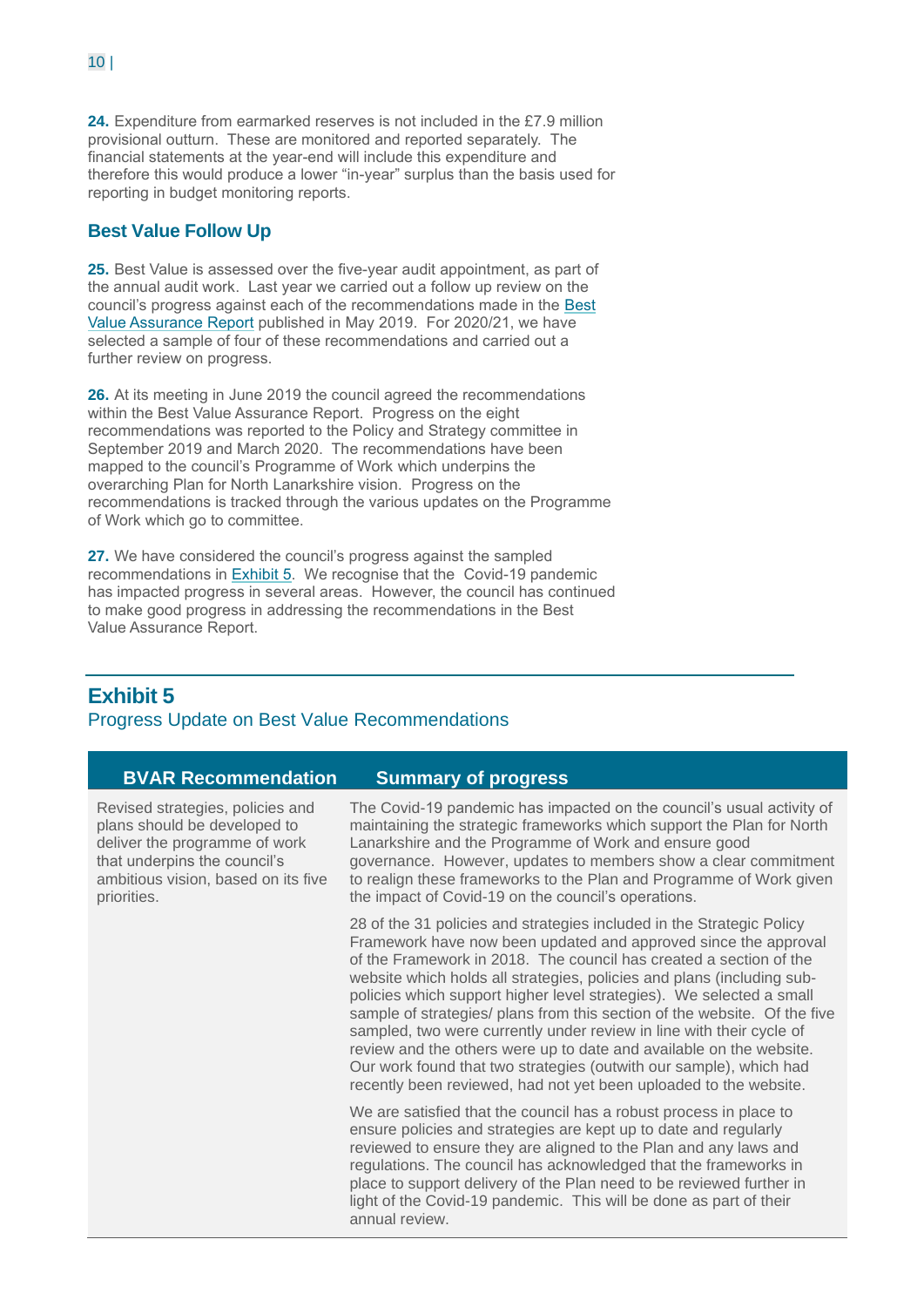| <b>BVAR Recommendation</b>                                                                                                             | <b>Summary of progress</b>                                                                                                                                                                                                                                                                                                                                                                                                                             |
|----------------------------------------------------------------------------------------------------------------------------------------|--------------------------------------------------------------------------------------------------------------------------------------------------------------------------------------------------------------------------------------------------------------------------------------------------------------------------------------------------------------------------------------------------------------------------------------------------------|
|                                                                                                                                        | <b>Complete</b>                                                                                                                                                                                                                                                                                                                                                                                                                                        |
| Performance information on the<br>council's website should be kept<br>up-to-date to improve<br>accountability to the public.           | The council completed the launch of its new website in 2020. The<br>website now includes the 'Our Performance' section which covers the<br>councils performance against the Local Government Benchmarking<br>Framework (LGBF) indicators and a section on its statutory duty to<br>deliver Best Value.                                                                                                                                                 |
|                                                                                                                                        | The first phase of the publication of the 2019/20 data was completed in<br>March 2021 and the second phase, which provides updated financial<br>information and data on children and social work, was completed in<br>May 2021. We acknowledge the time lag in the availability of the<br>LGBF data and are satisfied the council is publishing the data as it<br>becomes available.                                                                   |
|                                                                                                                                        | The LGBF indicator data can be accessed through an online portal on<br>the council's website and this also provides comparisons of North<br>Lanarkshire Council against the Scottish average and similar local<br>authorities. We reviewed several LGBF indicators in the portal and all<br>were dated 2019/20 and represented the most up to date information<br>available.                                                                           |
|                                                                                                                                        | We are satisfied that the council has processes in place to regularly<br>update the performance information on its website.                                                                                                                                                                                                                                                                                                                            |
|                                                                                                                                        | <b>Complete</b>                                                                                                                                                                                                                                                                                                                                                                                                                                        |
| The council should complete the<br>Investors in People programme<br>as planned and determine how it<br>will maintain staff engagement. | Each service within the council has now been assessed against the<br>Investors in People (IiP) framework. The council is now being<br>assessed as an organisation against the framework. There are three<br>parts to the assessment. Investors in People will consolidate these<br>findings with a full report being presented to the CMT in June 2021.<br>The council are therefore on track to obtain the full Investors in People<br>accreditation. |
|                                                                                                                                        | Improvement recommendations are provided for each assessment<br>undertaken. The council has developed an Investors in People<br>Employee Engagement Improvement Plan with work streams and<br>actions mapped back to the recommendations and liP framework<br>dimension.                                                                                                                                                                               |
|                                                                                                                                        | Good progress has been made.                                                                                                                                                                                                                                                                                                                                                                                                                           |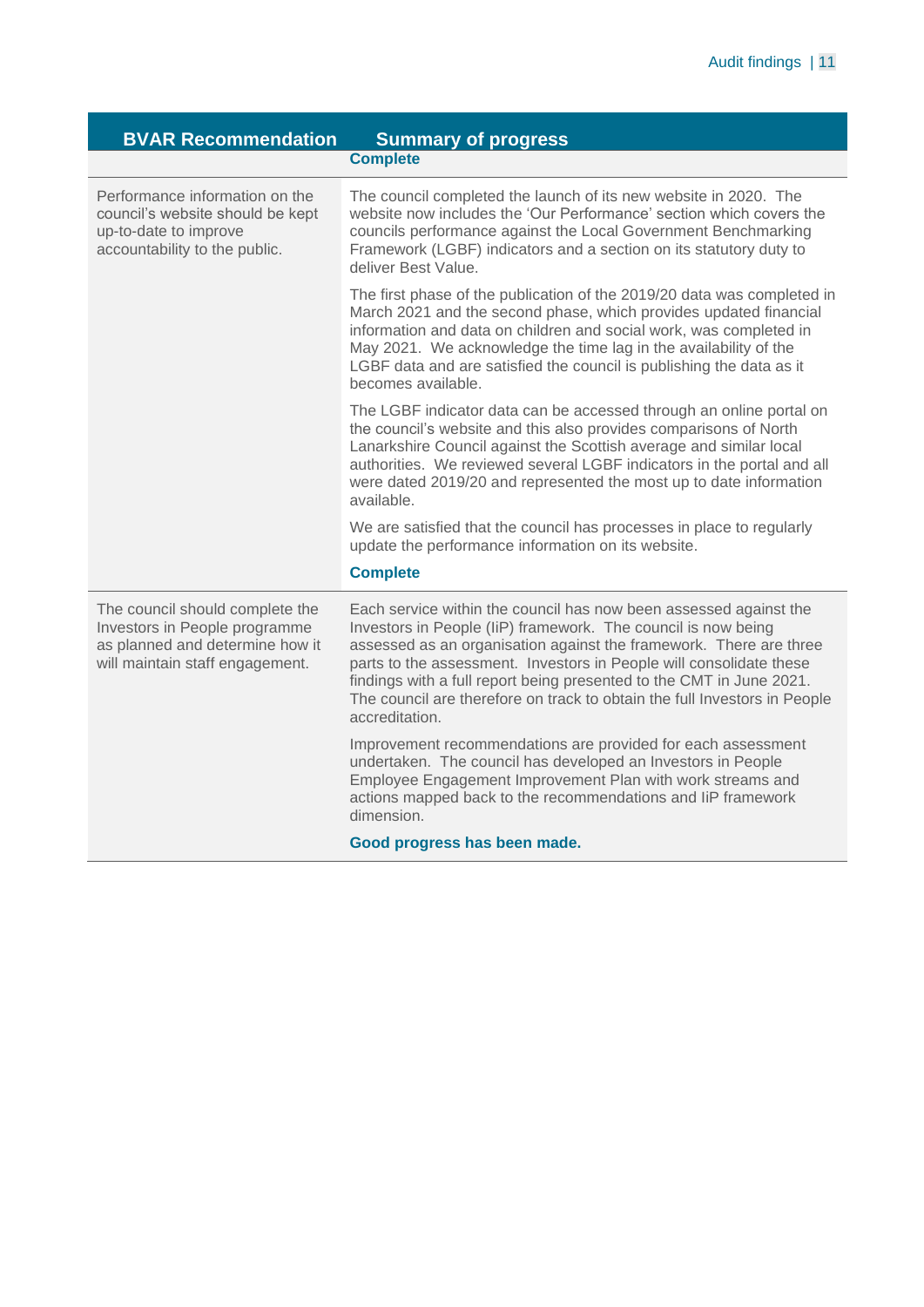| <b>BVAR Recommendation</b>                                                                                               | <b>Summary of progress</b>                                                                                                                                                                                                                                                                                                                                                                                                                                                                                                                                           |
|--------------------------------------------------------------------------------------------------------------------------|----------------------------------------------------------------------------------------------------------------------------------------------------------------------------------------------------------------------------------------------------------------------------------------------------------------------------------------------------------------------------------------------------------------------------------------------------------------------------------------------------------------------------------------------------------------------|
| Improvement plans arising from<br>self-evaluation exercises should<br>include measurable actions and<br>clear deadlines. | A 12-week self-evaluation was planned for Spring 2020. However, due<br>to the Covid-19 pandemic this had to be postponed given the nature of<br>the exercises involved, the working restrictions and council resources<br>were deployed elsewhere in response to the pandemic.                                                                                                                                                                                                                                                                                       |
|                                                                                                                          | Whilst the initial planned exercise has been delayed, the council has<br>continued its commitment to self-evaluation. The council completed an<br>exercise to evaluate its response to the Covid-19 pandemic. The<br>results of this exercise were reported to the Policy and Resources<br>Committee in October 2020. The report details the review of the<br>council's response and lessons learned. An action plan has been<br>developed which will be monitored by a separate corporate group and<br>the results have fed into the Programme of Work for 2021/22. |
|                                                                                                                          | The Strategic Self-Evaluation Framework has been updated this year<br>to be in line with national Best Value guidance published in March<br>2020. This, and the 2021/22 programme of review are to be presented<br>to the CMT in June 2021.                                                                                                                                                                                                                                                                                                                          |
|                                                                                                                          | While the council have had to delay its planned self-evaluation<br>exercise as a result of the global pandemic, it has shown a clear<br>commitment to self-evaluation through its review of the Covid-19<br>response and annual review of the Strategic Self Evaluation<br>Framework.                                                                                                                                                                                                                                                                                |
|                                                                                                                          | Reasonable progress has been made.                                                                                                                                                                                                                                                                                                                                                                                                                                                                                                                                   |

Source: Audit Scotland